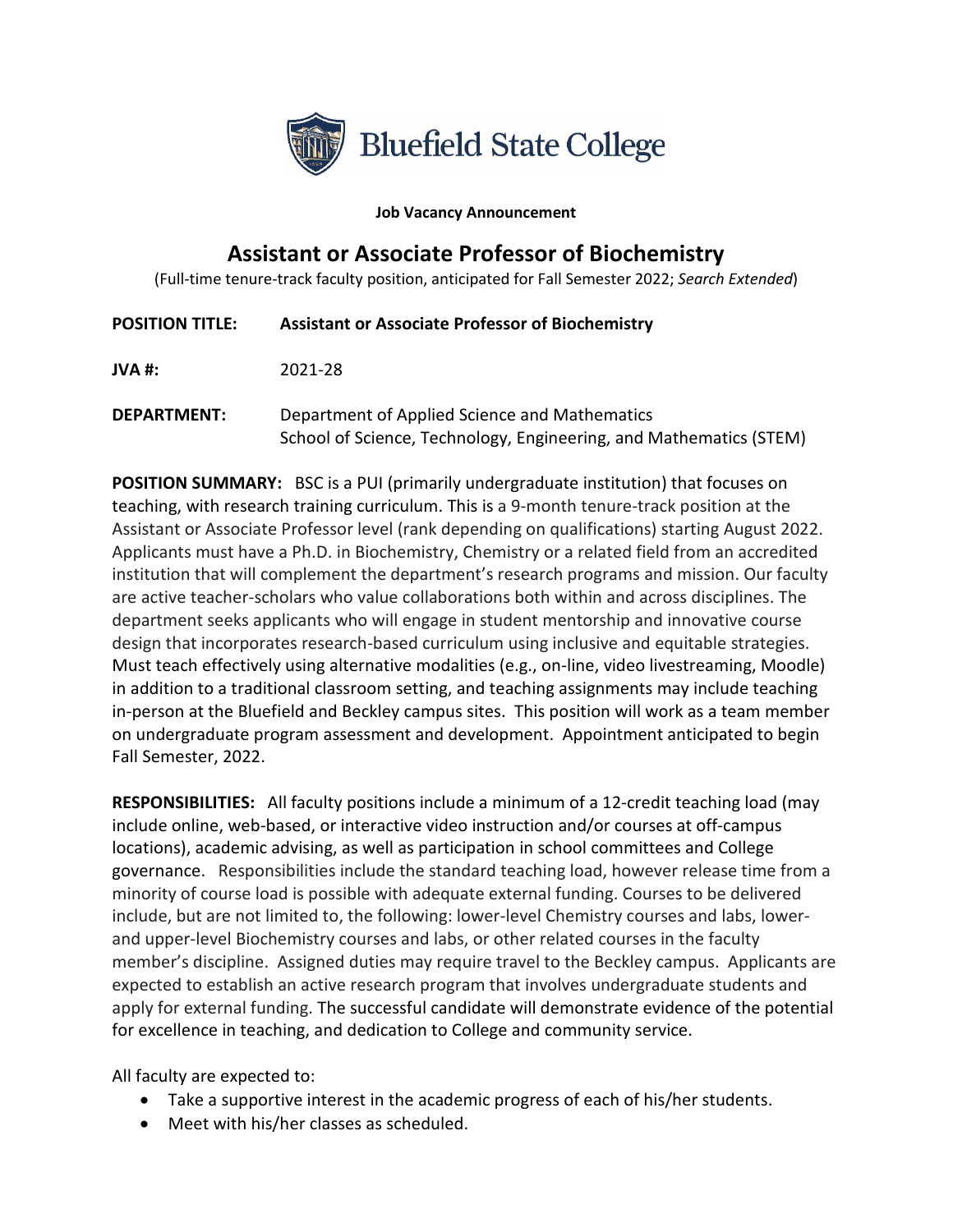- Maintain adequate office hours as assigned so that he/she may be available to the students for conferences to assist students toward achieving student success.
- Participate in the faculty-student advisory program.
- Keep abreast of his/her academic discipline through continuing study, and/or active participation in his/her professional organizations.
- Continuously strive to improve the effectiveness of his/her teaching.
- Keep accurate records of grades and other information required by the Deans, Registrar, Provost, President and any other administrator as may be appropriate.
- Attend all faculty meetings of the college and the respective school in which the faculty teaches.
- Attend commencement and convocations and to cooperate fully with the BSC Board of Governors, the President, the Provost and the Dean in promoting the interests of Bluefield State College and the respective School.

**MINIMUM REQUIRED QUALIFICATIONS:** Applicants must have an earned Ph.D. in Biochemistry, Chemistry or related discipline (with degree conferred no later than 5/31/22). An ability to effectively use alternative modalities (e.g., on-line, video livestreaming, Moodle) in addition to teaching effectively in a traditional classroom setting required.

**PREFERRED QUALIFICATIONS:** Experience teaching Biochemistry and lower-level Chemistry courses and labs at the college or university level. Grant writing, research award and grant management experience desired. Post-Doctoral research experience a plus.

**COMPENSATION:** Salary is commensurate with qualifications and experience. Position is dependent upon available funding.

**THE COLLEGE:** The mission of Bluefield State College is to provide students an affordable, accessible opportunity for public higher education. A historically black institution, Bluefield State College prepares students for diverse professions, graduate study, informed citizenship, community involvement, and public service in an ever-changing global society. More information about the College is available at [www.bluefieldstate.edu](http://www.bluefieldstate.edu/)

**APPLICATION PROCEDURE:** Completed applications are to be submitted in electronic format only to [humanresources@bluefieldstate.edu](mailto:humanresources@bluefieldstate.edu) and must include:

- 1. Letter of interest specific to the position;
- 2. A completed BSC Employment Application (form available at [https://bluefieldstate.edu/resources/human-resources/jobs\)](https://bluefieldstate.edu/resources/human-resources/jobs);
- 3. Resume/CV;
- 4. Contact information for at least three professional references; and
- 5. Transcripts (unofficial transcripts are acceptable for the application process; official transcripts will be required of the selected candidate).

Please **do not** include photographs or any personal information (e.g. D.O.B, place of birth, etc.) on your application or supporting documents.